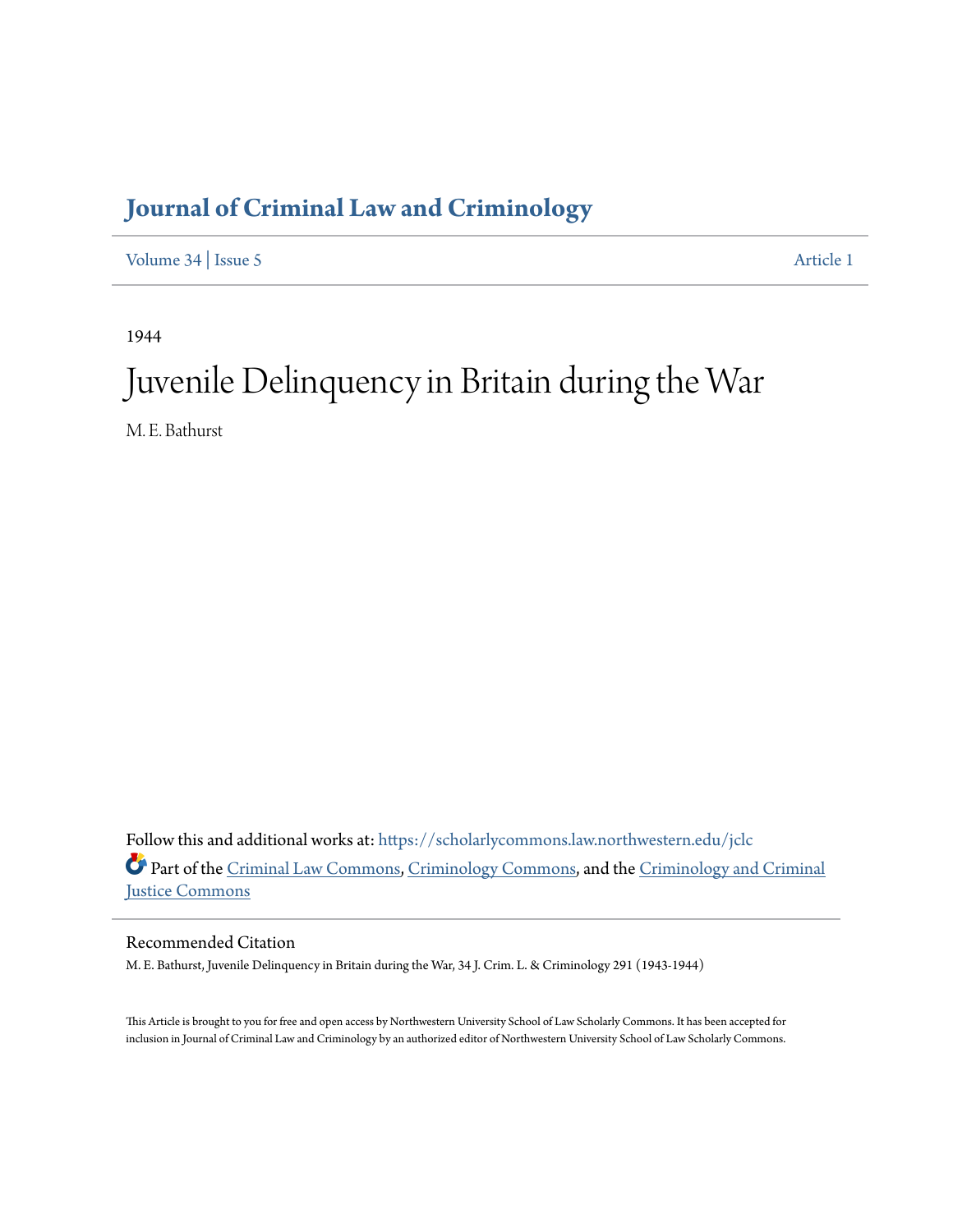### **JUVENILE DELINQUENCY IN BRITAIN DURING THE WAR**

#### M. E. Bathurst<sup>2</sup>

In Britain, as in other countries, both World Wars have seen a rise in juvenile delinquency. Delinquency figures continued to rise throughout the first World War; a decrease came only with the peace. In the present war, however, despite far more difficult conditions on the home front, a descending curve was achieved at the end of 1941 and is shown in the provisional figures for 1942; that is, as soon as the special conditions created by sustained aerial attack in 1940-41 were for the time over.<sup>3</sup> Enough of the problem remains to preclude any relaxation of efforts to deal with it, though the number of delinquents in proportion to the total number of young people under 17 years of age is very small.<sup>4</sup>

#### *Causes of Delinquency in Peace-Time*

Juvenile delinquency figures were rising between 1932 and **1938,5** but there was reason to think that much of the rise was due to changes in police procedure and to the fact that improvements in the Juvenile Courts resulted in increased use being made of them. This was confirmed by the report of an investigation carried out at the request of the Home Office by the London School of Economics.6 The iivestigators used the records of the first thousand boys brought before the Juvenile Courts in London after October 1, 1938, and matched them by a "control" group of the same number of children of the same age and from the same school who had never come before the courts. The enquiry was afterwards extended on similar lines to a number of typically industrial cities throughout the country.

The report also gave valuable data on the causes of delinquency:

- **1.** 45.4% of the delinquents had parents whose treatment of them was either too strict or too lax, as against 16.3% of the controls.
- 2. 25.5% of the delinquents as against 8.6% of the controls were below normal in school attainments.

<sup>&#</sup>x27;This summary is based upon material prepared **by** British Information Services. In order to keep the discussion simple and within reasonable limits, the subject has been divided into headings and subheadings as much as possible. Frere Exhibitioner, University of Cambridge; Tutorial Fellow, University of Chicago; Special Fellow, Columbia University. 'Second Secretary and Acting Legal Adviser, British Embassy, Washington,

**D. C.;** Legal Adviser to the North American Offices of the British Broadcasting Corporation and to British Information Services; LL.B. (London); LL.M. (Columbia); Solicitor to the Supreme Court of Judicature in England; formerly University Law Scholar, University of London; Supervisor in Law and Bartle

<sup>\*</sup>See Table III.

<sup>&#</sup>x27;See Table IV.

GSee Table II.

<sup>&</sup>lt;sup>6</sup>Carr-Saunders, Mannheim & Rhodes Young Offenders, Cambridge University Press. It summarizes the report of three investigators from the London School of Economics appointed by the Home Office in 1938 to enquire into the causes of the rise in juvenile delinquency since **1933.** It also contains a sum-mary of previous British investigations into delinquency.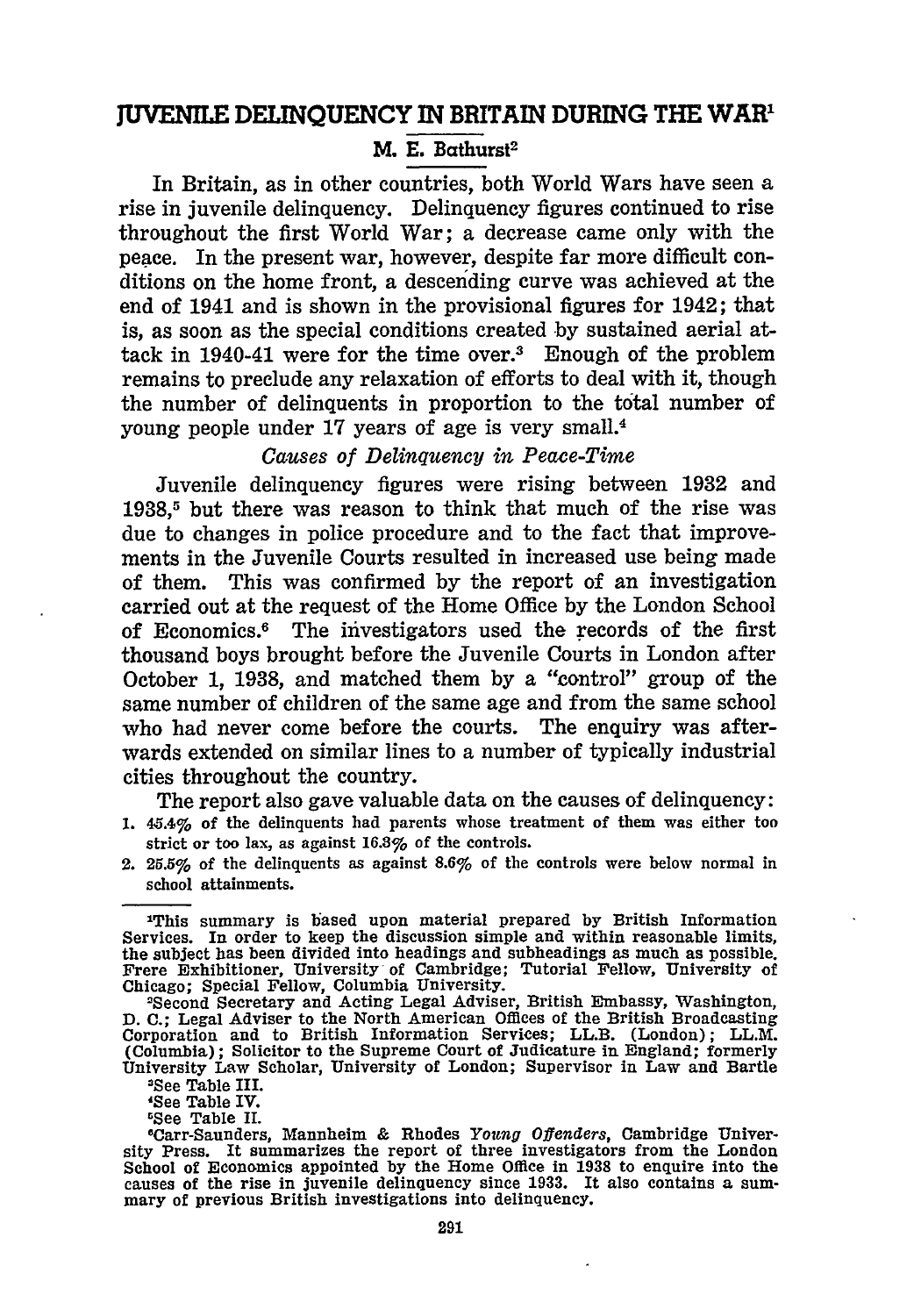- **3. A** family structure of father and mother living together in the same house as the children was found in respect of only **68%** of the delinquents as against 80% of the controls.
- 4. **Of** these families only 43.1% of those with delinquents were giving "a normal home atmosphere" to the child, while 75.1% of the controls enjoyed a reasonably happy home life.
- **5.** Out of 47 homes from the total number investigated, where the heads were not the parents of the child, but were living together as husband and wife, 43 had cases of delinquency.
- **6.** Out of **3,923** children investigated, 144 had previous delinquency in the home and of these **133** were delinquent cases in the present enquiry.
- **7.** 31.2% of the delinquents were unemployed at the age of **16,** as against **79** of the controls.
- **8.** With very little exception, existing evidence goes to show that **13** is the peak age for delinquent boys in Britain.
- **9. 80%** of all juvenile offenses in London were committed during the hours of darkness.

It is evident that in addition to the problem of these environmental causes of delinquency, there is the problem of different degrees of susceptibility to environment in the children themselves. The war prevented the investigators from making a more detailed enquiry into this aspect of delinquency, though they had planned to do so.

#### WAR CONDITIONS AGGRAVATE PEACE-TIME **CAUSES** OF **DELINQUENCY** *The Black-Out*

It is obvious that if 30% of juvenile offenses are committed during darkness in peace-time, the number is likely to increase when blackout conditions exist, as they have existed, roughly from an hour before sunset to an hour after sunrise. In Britain, this means fifteen hours on the shortest day of the year. There was an increase in juvenile delinquency in the darker months of the year during the last war. Most cities now cite the black-out as a cause of delinquency, especially of "breaking and entering" which accounts for three-quarters of all the indictable offenses<sup>7</sup> with which children and young persons were charged in the Juvenile Courts.

#### *Dislocation of Home Life*

Since abnormal home conditions are one root cause of juvenile delinquency, it is less surprising that figures should have risen than that the vast majority of children and young people should have adapted themselves so well to the volcanic disturbances of home life caused by total war.

It is estimated that by the beginning of February 1941 more than 405,000, that is five out of six, of the school-children usually living in the County of London, had been evacuated. Owing to phases of alternate alarm and quiet in the course of the war and for a variety of other reasons, there has also been a constant stream of return from reception<sup>8</sup> to target areas, especially dur-

<sup>-</sup>For definition see Appendix, **5.**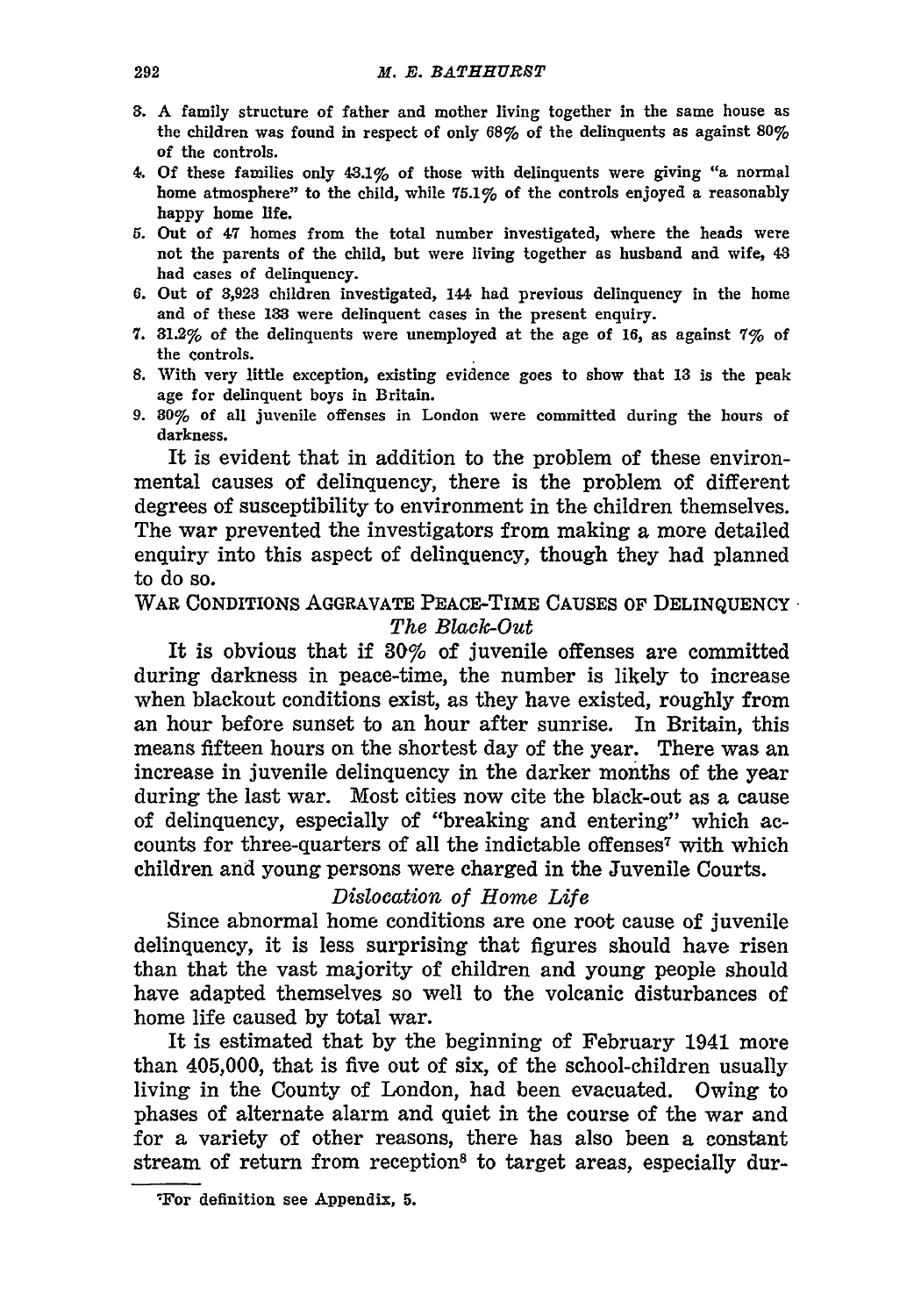ing the winter of **1939,** and during the summers of 1941 and 1942. Some children moved four times in the first year of the war. The difficulties of making provision for their care at both ends were for a time almost insuperable. Inevitably, also, the influx of strangers upset the children already living in reception areas and there is some reason to think that they accounted for more delinquency than the evacuees.

In England and Wales, as a whole, **by** November 1942, one dwelling house in every five had been damaged **by** air raids since the war began, in some areas the figure was two or even three out of five. The London rate of damage was twice as great as that for the rest of the country. Children not only lost their homes, but ruined buildings gave endless opportunities for adventure and play which sometimes became rather wild. Toys, candies and innumerable other things attractive to children were buried under rubble and remained there, sometimes for days, until the area could be cleared. It happened on occasion that children were brought before the courts for "looting", when they regarded what they had stolen as treasure-trove. It was, however, necessary to enforce strictly the regulations against looting.

**By** September 1940 air-raid and rest-center problems began to be acute. **By** October 1941 more than a million people were practically living in shelters and many children were spending something like **15** out of every 24 hours in them, while those in industrial work were perhaps spending twelve. Many young workers gave up going home at all except at week ends. Hours for settling down for the night were too late for both children and adolescents. At first there was not enough occupation in the shelters. The adolescents tended to drift from shelter to shelter and so lost contact with their families. Some contrived to stay in homes when their parents had taken shelter and got into trouble there. Runaways took refuge in shelters. Reports as to the amount of delinquency in shelters vary, but there is no doubt that these abnormal conditions contributed to its increase.

In Britain men with children have been liable for National Service since the beginning of the war. Civilian workers may be in mobile building or repairing squads which range far from home. Working hours are usually about **60** hours for men, 55 for women. Women with children under 14 are not conscripted for war work but it was estimated **by** the Minister of Labour in October 1942 that **620,000** mothers with children under 14 were in war work, of whom **510,000** were in full-time paid employment. Civilian Defense duties are exacting.

#### *War-Time Restlessness*

Many observers speak of the nervous tension set up in adults

sReception areas are those to which children have been evacuated.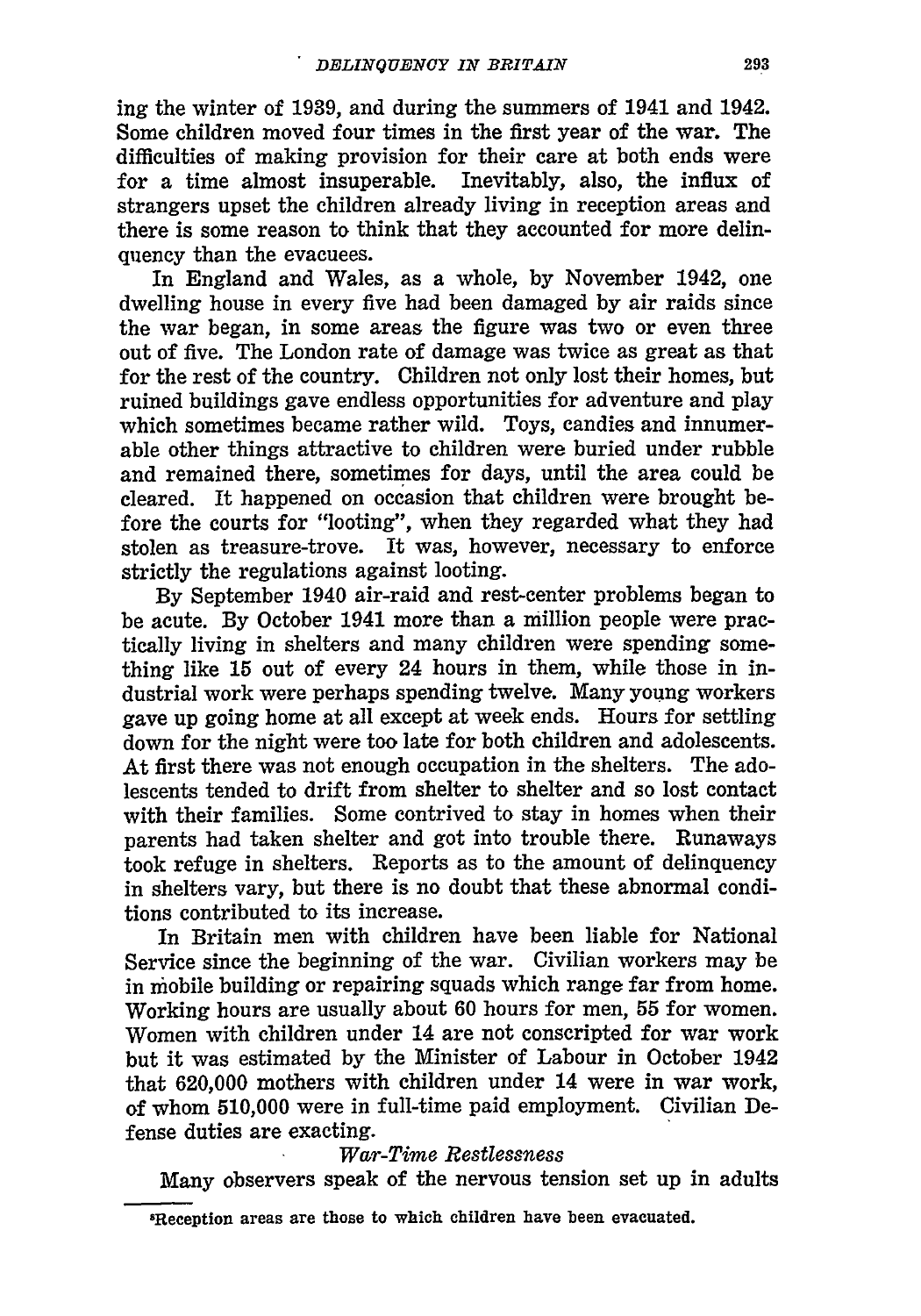**by** fatigue and by anxiety about absent relatives, air attacks, rationing, transport, financial troubles and the unpredictable future. This state of mind, often subconscious, inevitably disturbs children and young people, while it makes adults less efficient in controlling them. In addition there are the tensions peculiar to young people: the desire to make sure of sexual experience while it may be had and to share the excitement of the fighting fronts or enjoy some substitute for it.

#### *Disruption of School Life*

Most of the schools in target areas were temporarily closed at the outbreak of war and the schools in reception areas were crowded far beyond their capacity, especially at the peak periods of evacuation. The Home Office Memorandum on Juvenile Delinquency issued in June, 1941, points out that the war has produced a new crop of truancy. Many children temporarily attended school parttime or not at all and parents often ceased to insist on regularity Attendance officers, greatly reduced in numbers by the call-up to national service, tended to relax discipline, partly because children had lost so much sleep in the disturbances. Children were being brought before the courts every week who had not been in school since the war started.

In November 1940, at the height of the air raids, 60,000 children in London were not attending school. In the two East End boroughs where damage was worst, 4,000 and 3,000 children respectively were not attending school. Teachers did what they could to organize classes in private houses but many children temporarily ran wild.

#### *Youth in Full-Time Employment*

It is estimated by the President of the Board of Education that about 75% of the boys and about 67% of the girls over 14 in Britain are in full-time employment. This means that there is a high proportion of those who have just left school for industrial life who cannot be experienced in self-direction. By July 1941, average weekly earnings for boys and youths under 21 had increased by 60.7% as compared with those of October 1938, 9 mainly owing to the exceptionally long hours being worked.

*Effect of Increased Delinquency on Remedial Institutions*

There has been much congestion in Remand Homes,<sup>10</sup> Approved Schools,<sup>10</sup> and Borstals.<sup>10</sup> The number of Remand Homes was inadequate before the war and the shortage is now acute.<sup>11</sup> The Home Office has advised a **50** percent increase in the pre-war num-

<sup>&</sup>quot;Ministry of Labour Gazette, December 1942.

<sup>1</sup> 0 For meaning of these terms see Appendix, page **7.**

**<sup>&</sup>quot;A** Bill which might have prevented this failed to pass the House of Com- mons in 1939.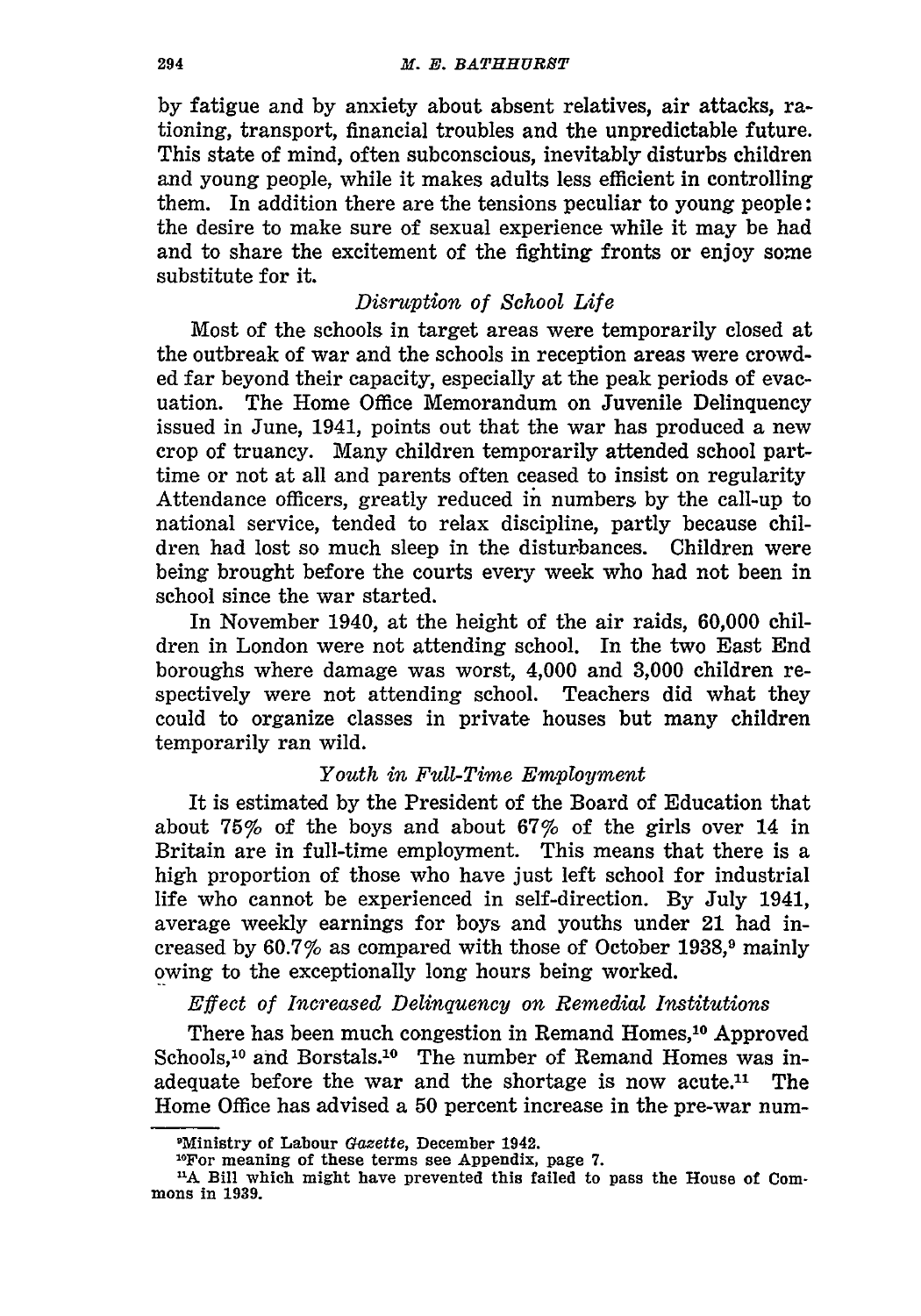ber of Approved Schools. Meanwhile, young people have deteriorated while waiting in Remand Homes to enter Approved Schools. To prevent this, some magistrates have even sent boys under **17** to prison. There has been similar congestion in Borstals in spite of recruitment of the most promising boys for the Services. Premature releases on parole during the war have led to new charges. It is difficult to get adequate staff for parole cases in war-time, though probation officers have been used for this work.

| <b>TABLE I</b><br>THE RISE IN JUVENILE DELINQUENCY DURING WORLD WAR I, 1913-1919                                                                 |                                                                           |                                                                              |                                                                                 |                                 |                                              |                                                                                |                                                |  |  |  |
|--------------------------------------------------------------------------------------------------------------------------------------------------|---------------------------------------------------------------------------|------------------------------------------------------------------------------|---------------------------------------------------------------------------------|---------------------------------|----------------------------------------------|--------------------------------------------------------------------------------|------------------------------------------------|--|--|--|
| offenses <sup>12</sup> was:<br>In 1913                                                                                                           |                                                                           | The number of delinquents brought before the Juvenile Courts for indictable  |                                                                                 |                                 |                                              |                                                                                |                                                |  |  |  |
| 1917<br>In<br>In<br>1919                                                                                                                         |                                                                           |                                                                              |                                                                                 |                                 |                                              |                                                                                |                                                |  |  |  |
| TABLE II<br>JUVENILE DELINQUENCY DURING 1932-1938.13                                                                                             |                                                                           |                                                                              |                                                                                 |                                 |                                              |                                                                                |                                                |  |  |  |
| Persons found Guilty of Indictable Offenses<br>(percentage figures)                                                                              |                                                                           |                                                                              |                                                                                 |                                 |                                              |                                                                                |                                                |  |  |  |
| Year<br>1932<br>1933                                                                                                                             | Under 14<br>14<br>16                                                      | Age 14-16<br>7<br>7                                                          | Age 16-21<br>22<br>20                                                           |                                 | Age 21-30<br>25<br>25                        | Age $30$<br>& over<br>32<br>32<br>Age 30                                       | $=100$<br>$=100$                               |  |  |  |
| 1934<br>1935<br>1936<br>1937<br>1938                                                                                                             | Under 14<br>м<br>F<br>7<br>19<br>22<br>7<br>s<br>22<br>9<br>23<br>22<br>9 | Age 14-17<br>F<br>м<br>14<br>8<br>17<br>10<br>19<br>9<br>18<br>10<br>17<br>9 | Age 17-21<br>м<br>F<br>15<br>15<br>13<br>13<br>12<br>12<br>13<br>13<br>15<br>13 | м<br>23<br>22<br>21<br>20<br>20 | Age 21-30<br>F<br>24<br>23<br>22<br>22<br>21 | & over<br>м<br>F<br>29<br>46<br>26<br>47<br>26<br>49<br>26<br>46<br>26<br>48   | $=100$<br>$=100$<br>$=100$<br>$=100$<br>$=100$ |  |  |  |
| of Criminal Statistics issued by the Home Office.<br>TABLE III<br>NUMBERS CHARGED WITH INDICTABLE OFFENSES FROM SEPTEMBER, 1938, TO AUGUST, 1942 |                                                                           |                                                                              |                                                                                 |                                 |                                              |                                                                                |                                                |  |  |  |
|                                                                                                                                                  | Chil-<br>dren<br>$8 - 14$                                                 | Young<br>Persons<br>14-16                                                    | Girls<br>$8 - 16$                                                               | <b>Boys</b><br>$8 - 16$         | Total                                        |                                                                                | Percentage<br>of Increase<br>over              |  |  |  |
| Sept. 1938-Aug. 1939                                                                                                                             | $(inclusive)$ 16.208                                                      | 12,915                                                                       | 1.722                                                                           | 27,401                          | 29.123                                       |                                                                                | Sept. 1938-<br>Aug. 1939                       |  |  |  |
| Sept. 1939-Aug. 1940                                                                                                                             | $(inclusive) \dots 22,905$                                                | 15,783                                                                       | 2.464                                                                           | 36,224                          | 38,688                                       | $(22\%$ over 14                                                                | 32% increase<br>$11\%$ under $14$              |  |  |  |
| Sept. 1940-Aug. 1941                                                                                                                             | $(inclusive) \dots .25,604$                                               | 18.694                                                                       | 3.581                                                                           | 40,717                          | 44,298                                       | 52%<br>45% over 14                                                             | increase<br>$58\%$ under 14                    |  |  |  |
| Sept. 1941-Aug. 1942                                                                                                                             | $(inclusive)$ 21.723                                                      | 16,123                                                                       | 3.325                                                                           | 34,521                          | 37,846                                       | $32\%$ boys<br>$19\%$ boys<br>over 14<br>77% girls<br>$109\%$ girls<br>over 14 | $30\%$ increase<br>under 14<br>under 14        |  |  |  |

Interpretation<br>
(I) The largest increase of delinquency, according to the table above, was<br>
for the year September, 1940—August, 1941, which coincided with the period of<br>
heaviest air-raids with evacuation movements and ab

#### PREVENTING **DELINQUENCY** *Youth Services*

Youth Services providing both social life and recreative work have been extended and coordinated during the war into an elastic

<sup>&</sup>quot;For definition of indictable offenses see Appendix, **5.**

<sup>&</sup>quot;Computed **by** Dr. **E. C.** Rhodes from Introduction to the Annual Volumes on this charge. Prostitution is not an offense *per* se.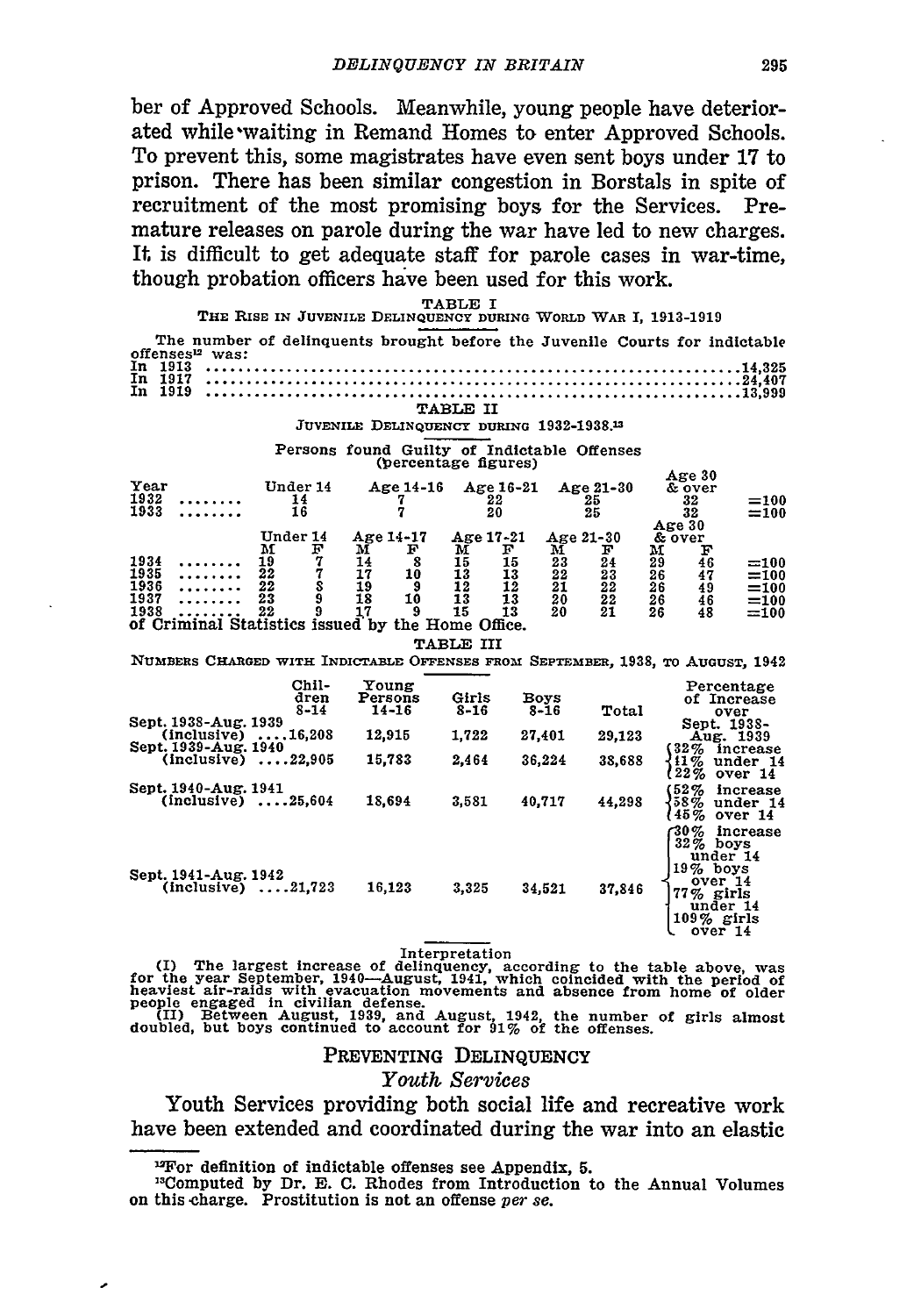|                               |                                                                       |                                                                                                                                  |                                               | <b>TABLE IV</b>     |                                                                                       |                                                                                                                                                  |                                                                             |
|-------------------------------|-----------------------------------------------------------------------|----------------------------------------------------------------------------------------------------------------------------------|-----------------------------------------------|---------------------|---------------------------------------------------------------------------------------|--------------------------------------------------------------------------------------------------------------------------------------------------|-----------------------------------------------------------------------------|
| PROPORTION                    |                                                                       |                                                                                                                                  |                                               | PERSONS." 1938-1941 |                                                                                       | OF DELINQUENTS TO THE TOTAL NUMBER OF "CHILDREN" AND "YOUNG                                                                                      |                                                                             |
| 1938-39<br>1939-40<br>1940-41 | Boys 8-14<br>1,844,000¤<br>1,844,00012<br>1,844,00012<br>Girls $8-14$ | <b>Boys</b> 8-14<br>guilty of<br>indictable<br>offenses<br>15,347<br>21,673<br>23,981<br>Girls $8-14$<br>guilty of<br>indictable | Percentage<br>of whole<br>$.83\%$<br>of whole |                     | Boys 14-16<br>1,029,400<br>less than $1.2\%$ 1,029,400<br>less than $1.3\%$ 1,029,400 | Boys 14-16<br>guilty of<br>indictable<br>offenses<br>12,054<br>14,551<br>16,736<br>Percentage Girls 14-16 Girls 14-16<br>guilty of<br>indictable | Percentage<br>of whole<br>1.1%<br>1.4%<br>$1.6\%$<br>Percentage<br>of whole |
| 1938-39<br>1939-40<br>1940-41 | 1,810,60012<br>1,810,60012<br>1.810.60012                             | offenses<br>861<br>1,232<br>1,623                                                                                                |                                               |                     | 1,009,900 less than .04%<br>less than $.07\%$ 1.009.900<br>less than .09% 1.009.900   | offenses<br>861<br>1,232<br>1.958                                                                                                                | Approx. $.08\%$<br>Approx. $.12\%$<br>Approx. .19%                          |
|                               |                                                                       |                                                                                                                                  |                                               | <b>TABLE V</b>      | TECTION" OR "BEYOND CONTROL" <sup>15</sup>                                            | NUMBER OF GIRLS ADMITTED TO APPROVED SCHOOLS AS "IN NEED OF CARE AND PRO-                                                                        |                                                                             |
|                               | 1939<br>1940<br>1941                                                  |                                                                                                                                  |                                               |                     |                                                                                       | 454<br>469<br>471                                                                                                                                |                                                                             |
|                               |                                                                       |                                                                                                                                  |                                               | <b>TABLE VI</b>     |                                                                                       | NUMBER OF GIRLS 14-16 CHARGED WITH INDICTABLE OFFENSES                                                                                           |                                                                             |
|                               | 1939<br>1940<br>1941<br>1942                                          |                                                                                                                                  |                                               |                     |                                                                                       |                                                                                                                                                  |                                                                             |

system which is nation-wide, but neither nationalistic nor uniform. The nation provides a 50% grant towards expenditure on suitable premises, equipment and trained leadership for all Youth Clubs and Centers, whether they are operated by the local authorities or by one of the recognized voluntary associations. A Youth Department has been created at the Board of Education to deal with these grants. The sum spent on the Youth Services by the central government for the year 1941-42 was **\$1,250,000,** while the grantaided bodies spent \$2,500,000. These sums do not include the money spent by voluntary societies apart from government grants nor the contributions made in kind by the local authorities, such as free use of buildings and equipment, swimming pools, playing fields, etc. The central government also helps by releasing requisitioned buildings to the Youth Services and by giving them a high priority on pre-fabricated huts.

The pre-service training schemes reach down to the 12 and 13 year-old age group, which is the group with the highest delinquency rate. They have had phenomenal success, especially the Air Training Corps. In discussions at Youth Committee Conferences it seems to have been agreed that their success is due to their appeal to the heroic motive; to the fact that leaders, often men and women in the Services or specialists in their own fields, have been able to arouse and keep the admiration of their recruits; to the definiteness of the objectives set and to the discipline maintained. The Registration Committee of the West Riding of York-

<sup>&</sup>quot;These numbers have been treated as contant for later years since no others are available.

<sup>&</sup>quot;Young girls thought to be in danger of becoming prostitutes are dealt with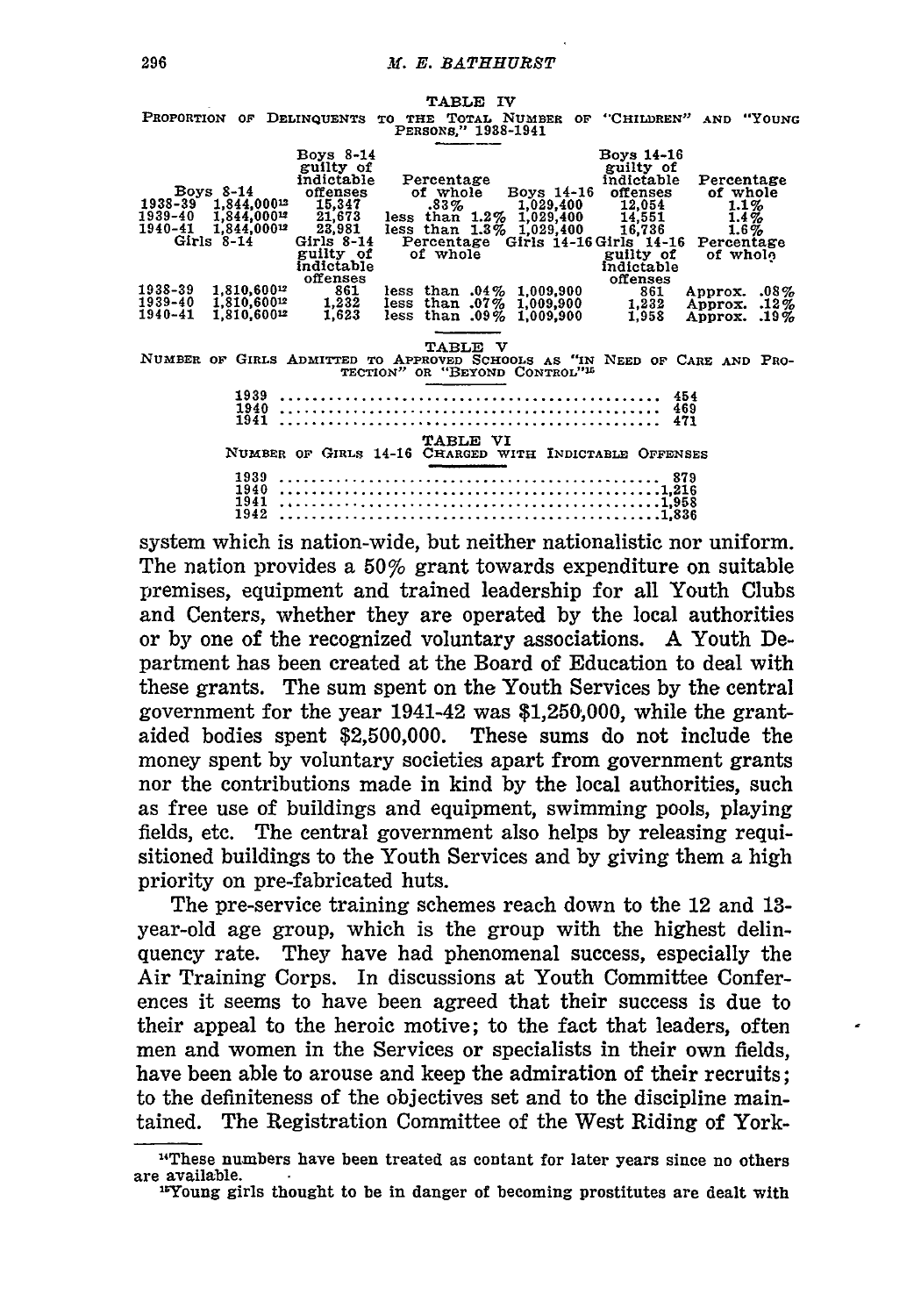shire commented that "those organizations which demand most from our young people are the most popular".

The value of the Youth Services as a whole is so generally recognized that there is a movement afoot to making training for the Youth Services parallel to training for teachers, and equal to it in status.

#### *Raising the School-Leaving Age*

Reports from the Registration Committees, the Youth Committees and the Juvenile Courts combine to bring before the public the inadequacy of an education which ends at 14. The outbreak of the war caused the suspension of the Act just passed by Parliament which raised the school-leaving age to 15. Under the Education Bill introduced in December 1943, the age will be raised to 15 on April 1, 1945, (unless exceptional circumstances make further postponement—not to exceed two years—inevitable— and as soon as possible thereafter the age is to be raised to 16. For children who leave school before 18 there will be compulsory part-time education up to that age. This system of continuation schools may alter but will not replace the work of the Youth Organizations.

#### *Schools in the War Effort*

In the Spring of 1940 schools were being reopened in the target areas to meet the needs of returned evacuees. Before the process was complete, new evacuations were made necessary by the air raids.

By January 1941, however, the President of the Board of Education was able to report to the House of Commons that of the 22.2% of the normal child population of school age then living in London, 81% were attending school. By July 31, 1941, he was able to say that more than 99% of the child population of the country was attending school again. Children have been sent to Approved Schools in the small number of cases (117 for 1941) where truancy is persistent and parents irresponsible.

A tremendous and successful effort has been made by teachers to provide, as part of school work, activities which will make children feel that they are contributing to the war effort in ways that are recognized and appreciated by adults. The schools are providing much more satisfaction for the resourceful child than they ever did before and also a much more vital connection with the adult life for which children are being prepared. Classes for parents on the up-bringing of children have been organized by many Local Authorities. The National Association of Maternity and Child Welfare at its Conference in July, 1942, urged that provision of such classes by the Local Authorities should be compulsory.

The schools have also become social centers. Most schools in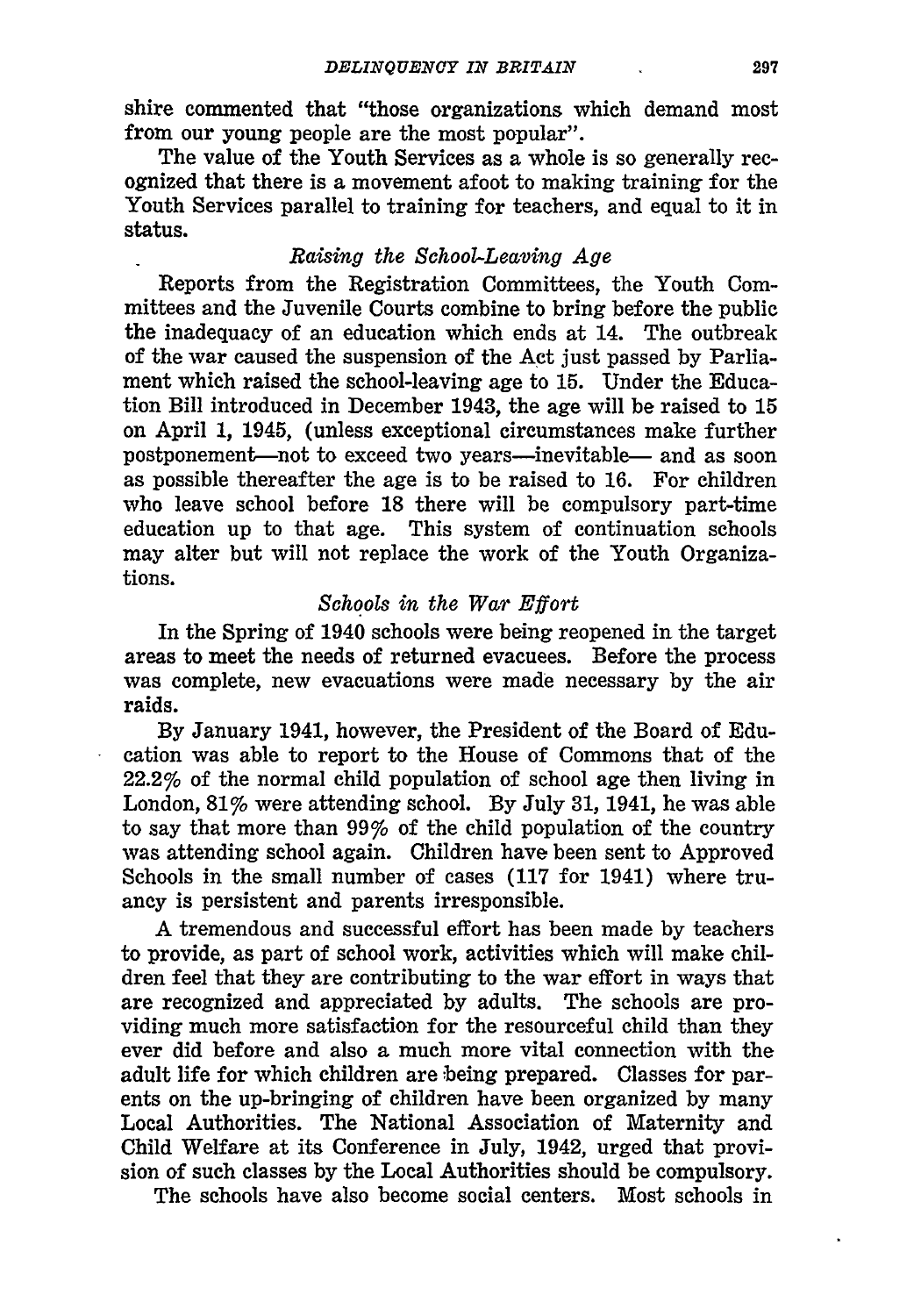industrial areas now open about 8 a.m. so that children whose parents have gone to work can play or study before school begins. Many schools serve breakfast and tea as well as a hot mid-day meal. In December 1942, 346 new play centers with places for 20,900 children had been set up to keep the children off the streets in the evenings, while 66 more were in preparation. Schoolyards and sections of parks are used for organized games, especially at week-ends. The schools have been kept open during vacations by skeleton staffs of teachers who have taken their own holidays in rotation. Voluntary helpers have made possible much of this activity and the teachers' efforts have won them a new place in the social life of the community.

#### *Rebuilding Homes*

Out of 2,750,000 homes damaged 2,500,000 had been repaired and re-occupied by September 1942.

#### *Evacuation Services*

These include 240 hostels for difficult children in reception areas, 443 social centers with occupational clubs and a further 157 purely social clubs.

#### *Welfare Schemes for Young Industrial Workers*

The Ministry of Labour and National Service gives special attention to the establishment of clubs by Youth Committees in areas where there are no facilities for recreation. Welfare Departments arrange with the Central Council for Recreative Physical Training to organize classes in physical fitness, physical exercise under instructors in parks and open spaces, hikes and cross-country runs on Sundays. The Central Council has a 50% grant from the government and holds training courses for selected factory workers in the summer where they learn to train their fellow workers. Dramatics, concerts, art exhibitions and other kinds of entertainment are arranged by the Council for the Encouragement of Music and the Arts (C.E.M.A.)

#### *Control of Working Hours for Young Persons*

Since April, 1942, the Minister of Labour and National Service has been reducing the extra hours worked by juveniles, as by every other category of worker, in the production effort which followed Dunkirk. The Minister invites information on special cases of excessive hours to be sent to him direct. He then orders enquiry through the factory inspectorate.

#### *Direct Provision for Delinquents*

In June 1941, the Home Office issued a report on juvenile offenses.<sup>16</sup> The section on treatment of offenders urges the best use

<sup>&</sup>lt;sup>16</sup>Home Office Circular 807624, Board of Education, Circular 1554, "Juvenile Offences" London 1941 **(34-9999).**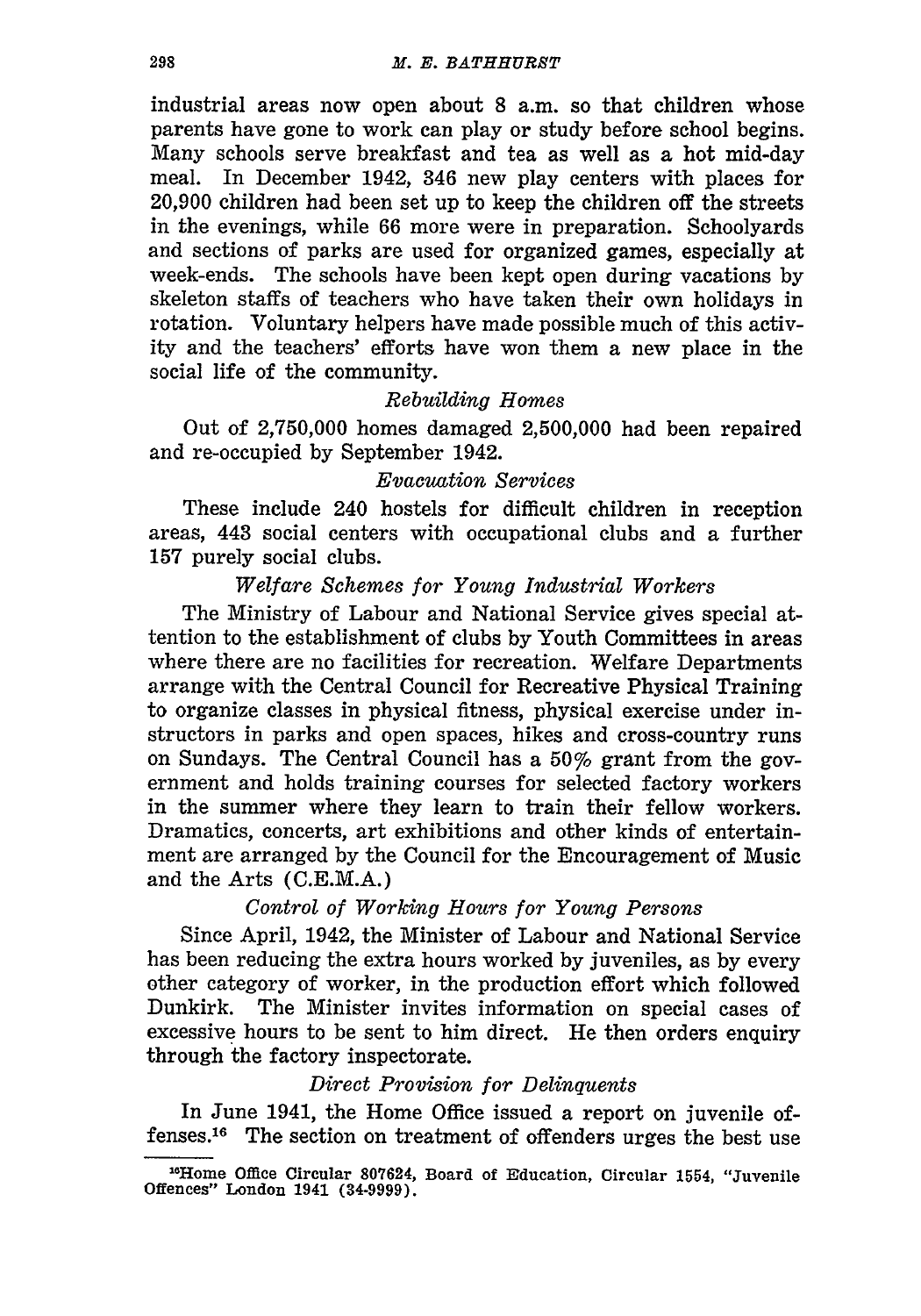of existing facilities established by the Children and Young Persons Act of 1933. The points stressed are: the need for an adequate number of younger justices on every Juvenile Court Panel; the need for the reports of the Local Education Authorities and of probation officers to be given full consideration by the courts; the need to press home parents' responsibilities by requiring the father to attend the court as well as, or instead of, the mother, who more frequently attends, and by sometimes requiring parents to give financial security for the good behaviour of their children; the effectiveness of exacting fines from boys who are earning money as restitution for damage done or property stolen; and the need for the courts to make full use of the School Medical Service, of mental specialists who are willing to advise and of child guidance clinics, the number of which should be increased. The report reminds justices that birching was unanimously condemned as a form of punishment by the Departmental Committee on Corporal Punishment in 1938 and that this opinion is supported by that of the most experienced Juvenile Courts. The factors making for an efficient probation system are also discussed and it is stressed that probation officers must not be overworked, since casual supervision of delinquents is worse than useless. In conclusion, Local Authorities are urged to increase the numbers of Remand Homes and Approved Schools as soon as possible. It is suggested that more short-term schools for delinquent boys, on the lines of the evacuation hostels for difficult children, should be provided.

The Home Office circulated this report to Local Authorities and asked that local surveys into the causes of delinquency should be' made as soon as possible. These surveys are in agreement with the Home Office analysis of the causes of delinquency and means of treatment. More than a dozen new Approved Schools have been provided and others are planned. Large country houses have been taken over in which boys are placed in units of 100 to **150** and girls in units of **30** to 40. It is urged that increased use should be made of placement in foster homes, experience of evacuation having opened up possibilities, while the regional Local Educational Authorities provide the necessary machinery and may now be helped by the Regional Mental Health Emergency Committees. It is generally felt that foster care gives delinquents a much better chance of successful adjustment to ordinary life than segregation in Approved Schools. Some local surveys suggest more use of the "Special Schools" designed for mentally deficient children, which are half-empty at present. Parents can be advised to send their children there only when deficiency has been proved and many are even then reluctant to do so. There would probably be some reduction in juvenile delinquency if these facilities were more fully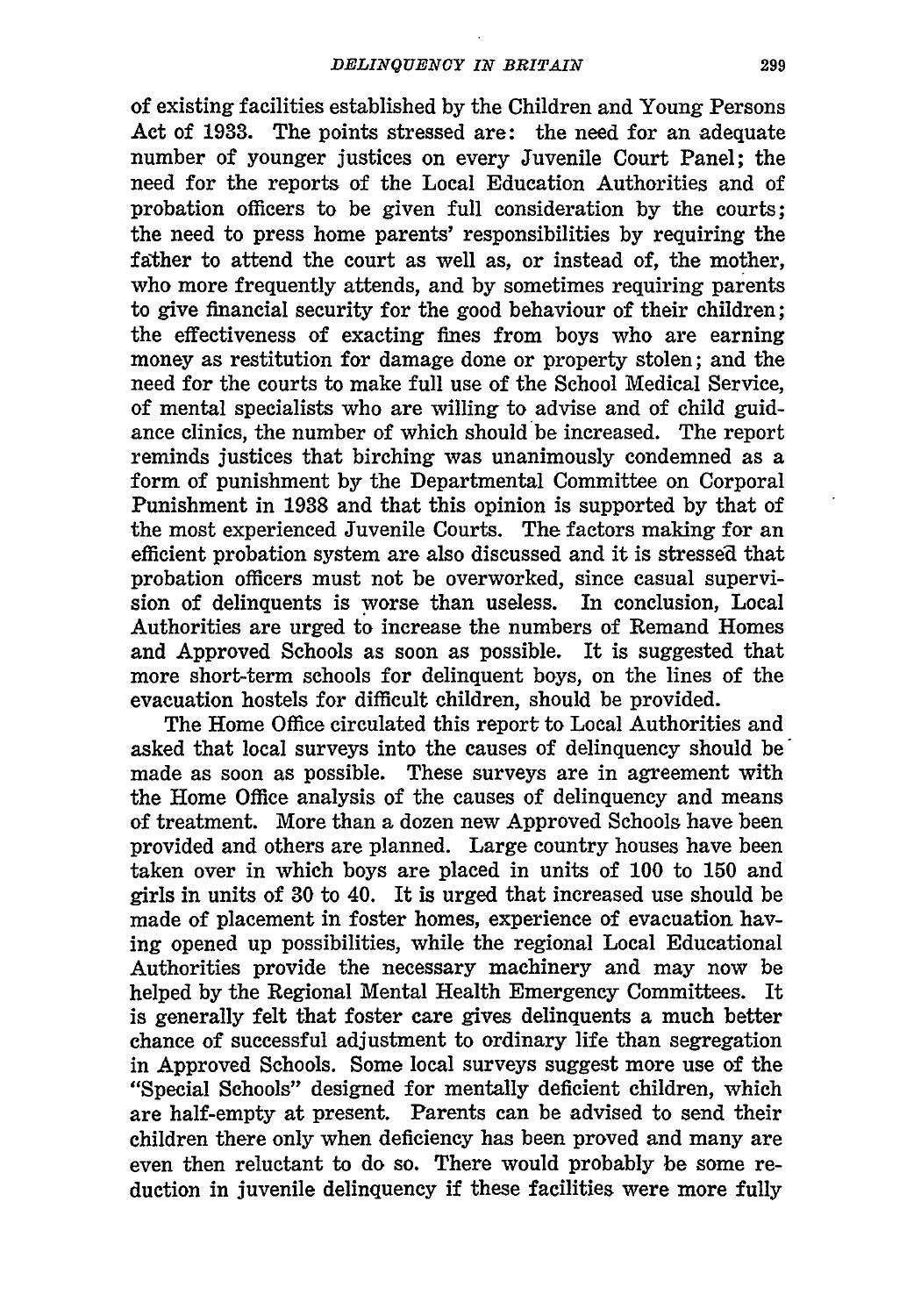used since "dull" children form a recognized group of delinquents. Most surveys press for Observation Centers in addition to Remand Homes, on the lines of the rejected Bill of **1939.**

From the schools they demand better records, earlier recognition of backwardness, better training for teachers of backward children, and better standards of religious and moral teaching. From the Local Authorities they ask for smaller classes in the schools, more child guidance clinics, and welfare training for attendance officers.

#### *Improved Treatment of Delinquency*

The notable improvement in the administration of justice for children and young persons that developed in Britain between the wars is reflected in the measures being taken during the war and in the post-war planning.

One outstanding change is the swing over from the principle of deterrent punishment of offenders to the principle of remedial care. Punishment has not been, nor will be, abolished; but, as in a good home or school, so in almost all Juvenile Courts punishment has become constructive. It is agreed that further improvement would follow better training in youth problems and psychology for the Clerks of the Court, the legal advisers to the justices. The arrangement that three magistrates must sit in the Juvenile Courts and that one of them must be a woman has had very good results. The Probation System has steadily improved and use of it has greatly increased. In **1925** it was made compulsory that probation officers, first appointed in **1907,** should be attached to every Juvenile Court.

It is being recognized that parents' responsibilities must be more firmly insisted upon and that fathers particularly should take more part in the training of their children. Many Juvenile Courts are now held in the evenings so that working fathers may attend. Some Local Authorities are running classes in child care for fathers. Parents' Associations are increasing.

It is now often stated that schools must not be blamed for conditions, when the root of the trouble is in the home. This is one argument against the placing of Juvenile Courts under the Education Authorities, which some people have advocated. It is generally thought better to keep the courts independent of the educational system though essential that they should cooperate with it.

There is growing public determination that bad housing shall be tackled after the war and that social welfare shall be the first consideration in the re-building of Britain. Community Centers with playing fields and adequate provision of open spaces in industrial towns have become matters of general interest. So has the prevention of unemployment, and of the loss of self-respect which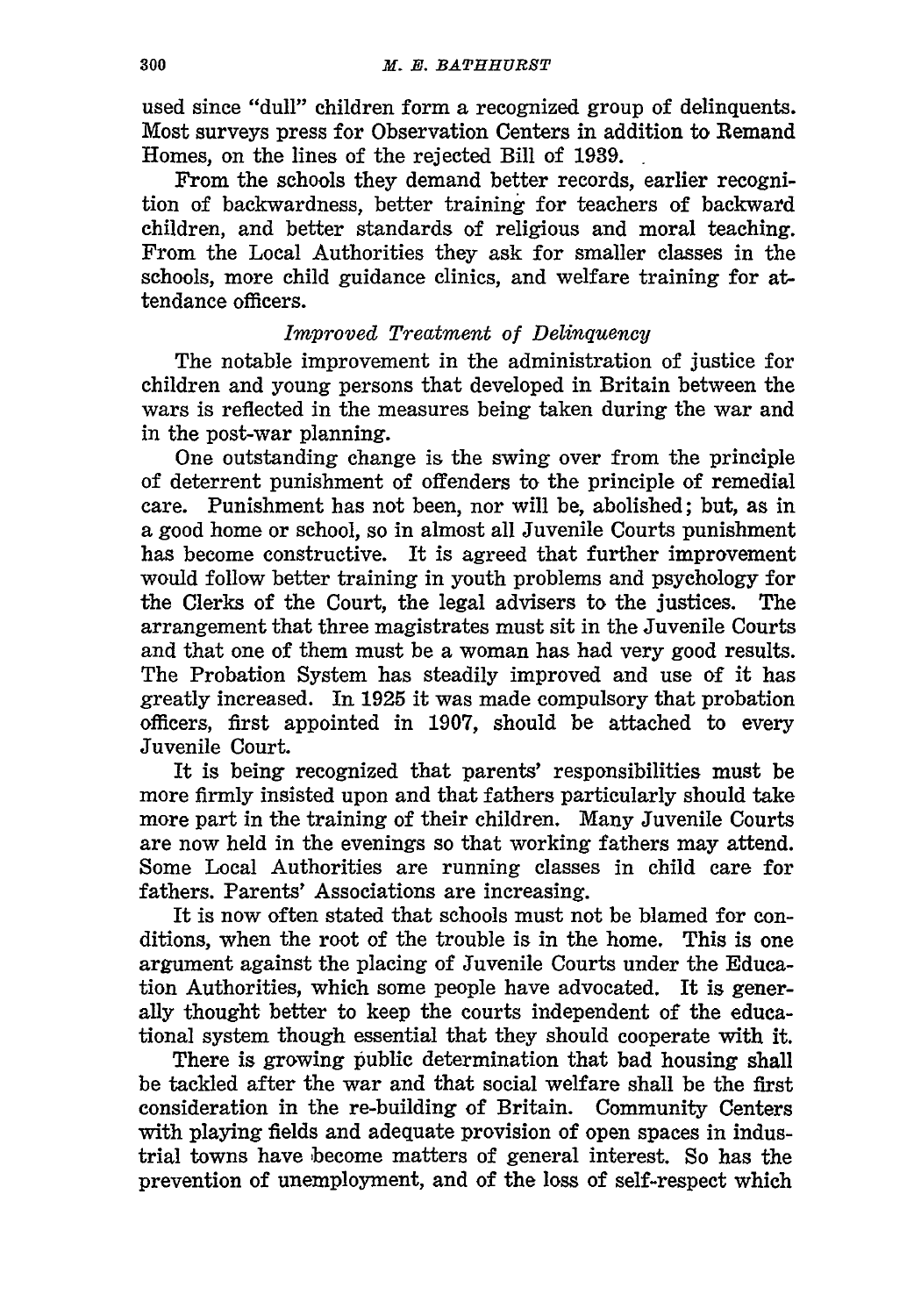accompanies it. Most of the local surveys already mentioned stress the necessity of tackling the basic causes of delinquency **by** basic social reforms.

#### APPENDIX

#### BRITISH **JUVENILE COURTS AND** REMEDIAL INSTITUTIONS

#### FOR **DELINQUENCY**

*1. The basic statute* under which the courts operate- is the Children and Young Persons Act of **1933** with its subsequent amendments.

2. *The Premises.* The Juvenile Courts must sit in a different room, and preferably a different building, from that in which adult courts are held.

*3. The M6gistrates.* There must be not more than three and not less than two justices of which one must be a man, and one, if possible, a woman. Each area has a panel of justices considered most suitable for this work. These panels are reconsidered every 3 years. The justices are not generally lawyers, but they serve voluntarily and are advised on points of law by the "Clerk of the Court", who has legal training. They are appointed by the Lord Chancellor, the head of the judicial system, on the recommendation of local committees.

*4. Jurisdiction.* The following categories of children and young persons come before the courts:

Those under **17** "in need of care and protection".

Those charged with being "beyond control".

Truants from school.

Those charged with crimes or offenses.

**5.** *Indictable Offenses.* A "child" is incapable of offense against the law until he is **81** years old. He remains a "child" until he is 14, after which the law calls him a "young person" until he is **17.** He may be brought before the court for either of two reasons: it may be alleged that he has committed an offense or that he is in need **of** care and protection. An indictable offense is "one for which any accused person over fourteen years of age may claim to be tried by a judge and jury." Only  $1.1\%$  of indictable offenses are so tried, because the preference is usually for summary jurisdiction. Indictable offenses include most types of theft, some of which may be trivial. The policy, however, is to bring all such offenses before the Juvenile Courts and the practice of settlement out of court through referees is not in use in Britain, nor is settlement out of court by the police.

6. *Procedure.* The same standard of proof is required in respect of charges against children and young persons as in respect of those against adults. In general, the ordinary law of evidence applies and the reports of the probation officers and others must